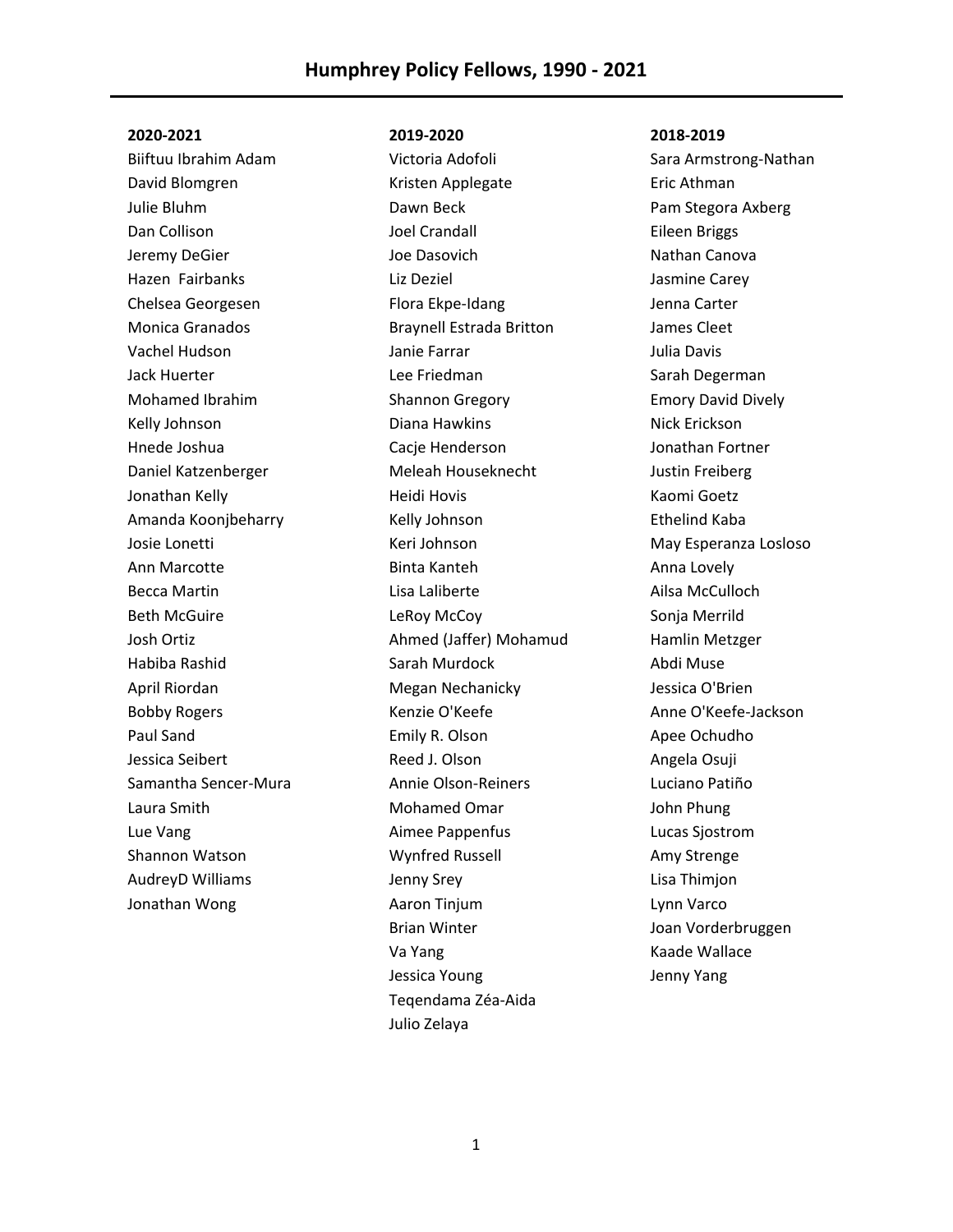Abdirahman Abdi Khalid (Kay) Adam Megan Boldt Andrew Brodbeck Raichel Brown Susan Carter James Chang Paul Creager Ben DeNucci Adrienne Dorn Tim Dunn Hussein Farah Nancy Fitzsimons Reese Frederickson Judy Hanson Matt Hilgart Anil Hurkadli Daika Ismail Wendy Jones Corby Koehler Bill Lieder Jake Loesch Sarah McBroom Nancy Molenda Tom Monson Cassandra Moore Arianna Nason Josh Ney Awale (Wally) Osman Barb Pazdernik Deanna Petersen Jeanette Purcell Summra Sharif Alicia Sojourner Molly Sullivan Bette Zerwas

## **2016-2017**

Chris Berger Jake Blumberg Asma Bulale Brandie Burris-Gallagher Marin Byrne Jesse Carlson Andrew Chelseth Amy Cohn Troy Davidson Jill Davies Tiffany Doherty-Schooler Brian Edstrom Daniel Gumnit Alice Hill Stephanie Hogenson Aya Johnson Jillian Klein Nelly Korman Rick Lassow Sara Lopez Alexis Ludwig-Vogen Joane' McAfee Jim Miklausich Abdimalik Mohamed James Nikolai Garrett Peterson Joe Raasch Marcos Ramirez Julie Robey Abdullahi Sheikh Damon Shoholm Malaika Smith Jamez Staples Bryan Strawser Jennifer Tong Rose Tuiyott-Lewis Ajeet Yadav Kelly Zimmerman

### **2015-2016**

Amira Adawe Jennifer Andrashko Ashraf Ashkar Andrea Baumgardner JoAnn Birkholz Kate Brauman Peter Brickwedde Erin Davenport Christine DeLarbre Jess Anna Glover Qamar Hassan Scott Hawks Josi Hellier Beth Hoffman Laura Janke Ben Johnson Liz Roosevelt Johnston Mustafa Jumale Darla Kashian Matt Koncar Laura Larson Teri Johnson Larson Irma Márquez Trapero Erin Rath Moos Kirsten Morell Ryan Mulso Max Page Chad Phillips Lisa Wagor Rinal Ray Kori Redepenning Melissa Reeder Darryl Scarborough Joe Sharkey Anneliese (Anni) Simons Ryan Strack Jasper Tran Alfonso Wenker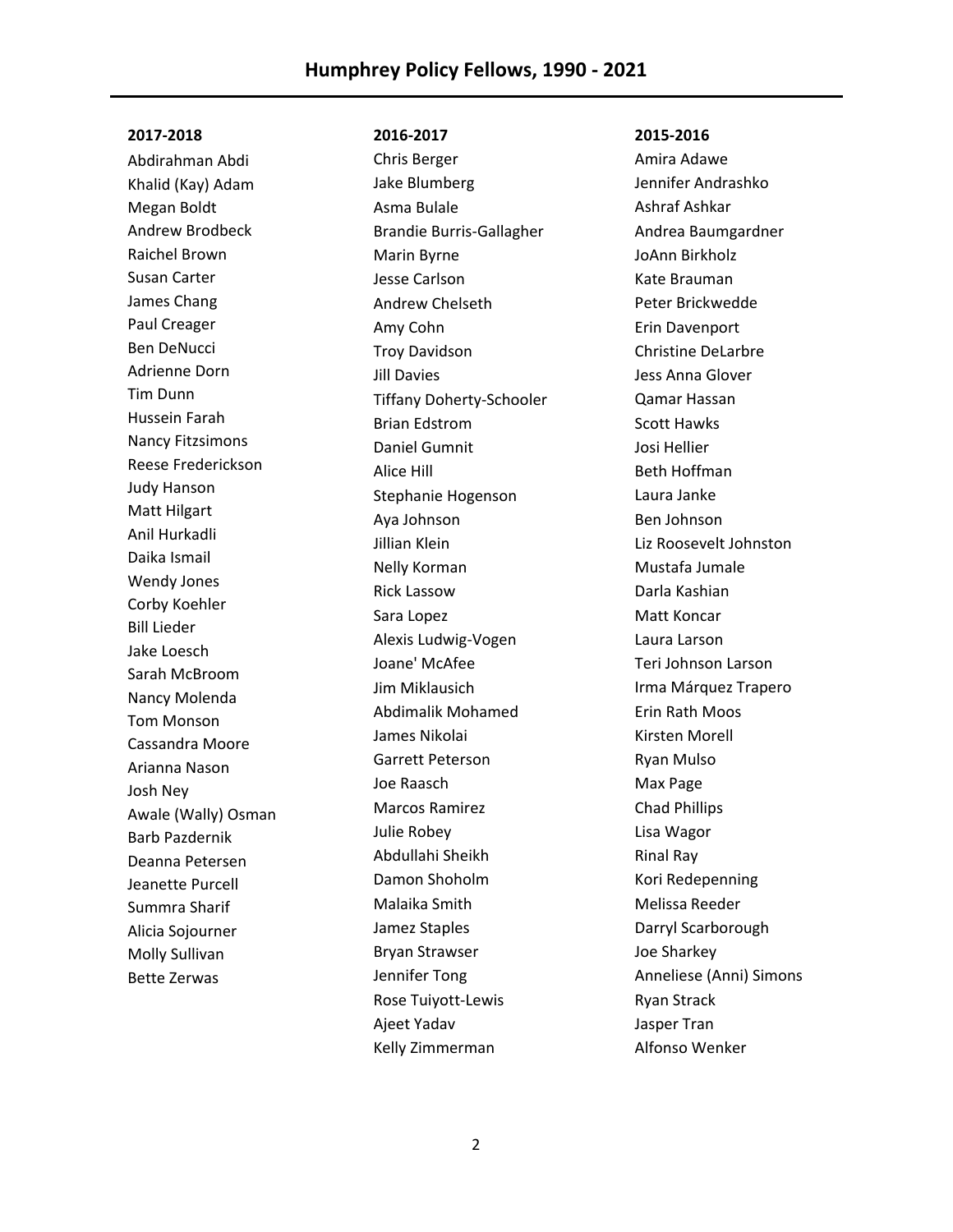Sadiq Abdirahman Huda Ahmed Amy Aho Emily Aurand Monica Avendano Kate Barr William Black Julie Brekke Matt Burdick Andrew Carlson Braulio Carrasco John Cooney Angie Dickison Erin Gavin Chris George Ben Gerber Emilia Gonzalez Avalos Aileen Guiney Alex Hontos Munazza Humayun Chandra Kilgriff Chad Lorenz Stephen Manuszak Joan Mellor Luis Moreno Nasser Mussa Cari Nesje Ilhan Omar Cordelia Pierson Chad Sackett Cassandra Silveira Julia Silvis John Walker Chris Wendt David Wentzel Mathew Woodlee ThaoMee Xiong

## **2013-2014**

Jamal Abdulahi Adil Ahmed Seth Boffeli Shelia Brandt Carrie Dobmeier Kieran Dwyer Marie Ellis Katie Eukel Heather Faulkner Brett Feldman Jonathan Ferris Mary Gaasch Catherine Gunsbury Matt Hill Pahoua Hoffman Mai-Anh Kapanke Emily Kiely Mike McElhiney Douglas Mead Juventino Meza Amin Mohamed Rena Moran Becky Nahm Tom Parent Erin Parrish Jim Rettew Kevin Riach Stacey Rude Doug Simon Nelima Sitati Sara Sternberger Alene Tchourumoff Michael Van Keulen Jonathan Weinhagen Claire Wilson Paul Winkelaar Bill Woodson Hli Xyooj

#### **2012-2013**

Kathy Bonnifield Sabra Jane Brown Jason Burley Jennifer Cieslak Travis Colvin Michelle Courtright Colleen Ebinger Cardina Esparza Emma Greenman Larry Hiscock Joanna Hjelmeland Hartwell Anne Kanyusik Yoakum Elizabeth Knight Kate Knuth Annie Levenson-Falk Gunnar Liden Leota Lind Katy Lundell Colin Marsh Jesse Mason Kenya McKnight Sharif Mohamed Ahmed Muhumud C. David Nelson Tim Nelson Ephraim Olani Naomi Pesky Nance Purcell Dawn Rausch Julie Ring Gada Roba Annamarie Saarinen Exhilda Siame Dinah Swain Wendy Wehr Jonathan Wilson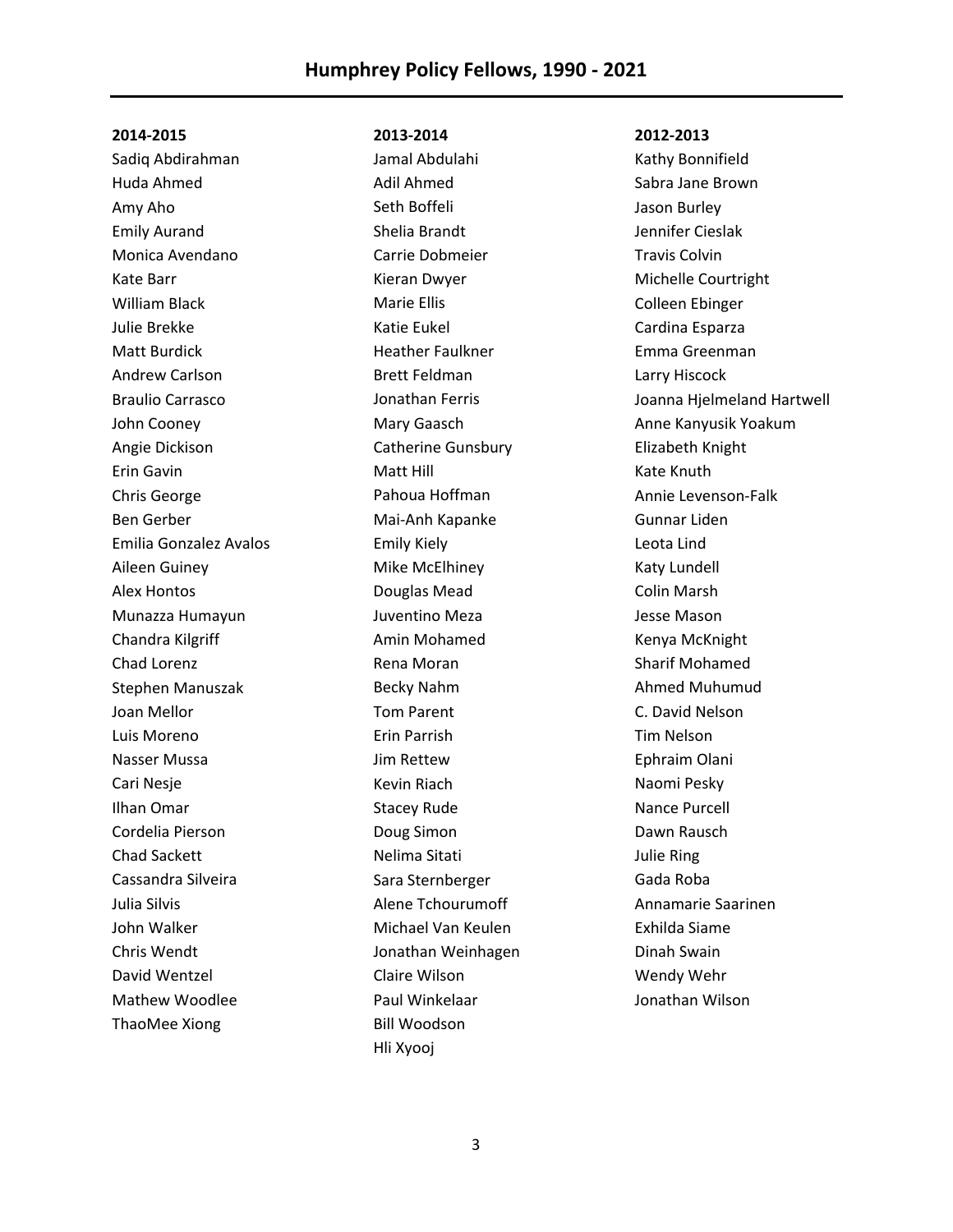Jamal Adam David Asp Karly Baraga Werner Chad Bell Sandy Best Jessica Beyer Nathan Burkett Mike Buttry Sunny Chanthanouvong Elise Diedrich Valerie Dosland Jeremy Drucker Carly Eichhorst Huda Farah Curt Fernandez Rich Fischer Ankur Garg Anika Hagenson Kate Johansen Emy Johnson Mariah Levison Danna MacKenzie Sona Mehring Erika Mork Kathleen Motzenbecker Kavon Nikrad Kenna Poppler Jim Porter Kent Porter Laurence Reszetar Christopher Voss Dave Wilsey Katrina Zabinski

## **2010-2011**

Gretchen Agee Antonia Apolinario-Wilcoxon Holli Arp Merrie Benasutti Lisa Borucki Vukelich-Chamuel Steven Brunn Midge Christianson John Drain Mike Duzan Jeff Forester Kris Fortman Ellen Gibson Kelly Groehler Thad Hellman Bob Intress Gina Jensen Bruce Johnson Holly Kastner Dave Ladd Megan Leafblad Anna Lewicki Long Kelly Lewis Amy McDonough Jeff Meyerhofer Sidow Mohammed Mumbi Mwangi Sahra Noor Lydia Poor Nicole Rom Kashif Saroya Shawn Schloesser Greg Swanholm Sarah Taylor-Nanista Bass Zanjani

#### **2009-2010**

Nimco Ahmed Allison Barmann John Campbell Michael Ceballos Dawn Fish David Gillette Jeff Goldberg Sarah Goldthwait Amy Halford Chris Heineman Christy Hovanetz Matt Hunt Kris Johnson Rima Kawas Anne Mason Dan Miller Vayong Moua Ibrahim Noor Sara Noznesky Anne O'Connor Barb O'Reilly Caroline Palmer Dan Pfarr Jenna Rasmusson Hoover Adam Robbins Maria Ruud Ben Schein Bruce Schwartau Kirstin Sersland John Soshnik Marcela Sotela Erik Sutcliffe Kari Suzuki Rosa Tock Scott Torborg Mark Weber Anne Willaert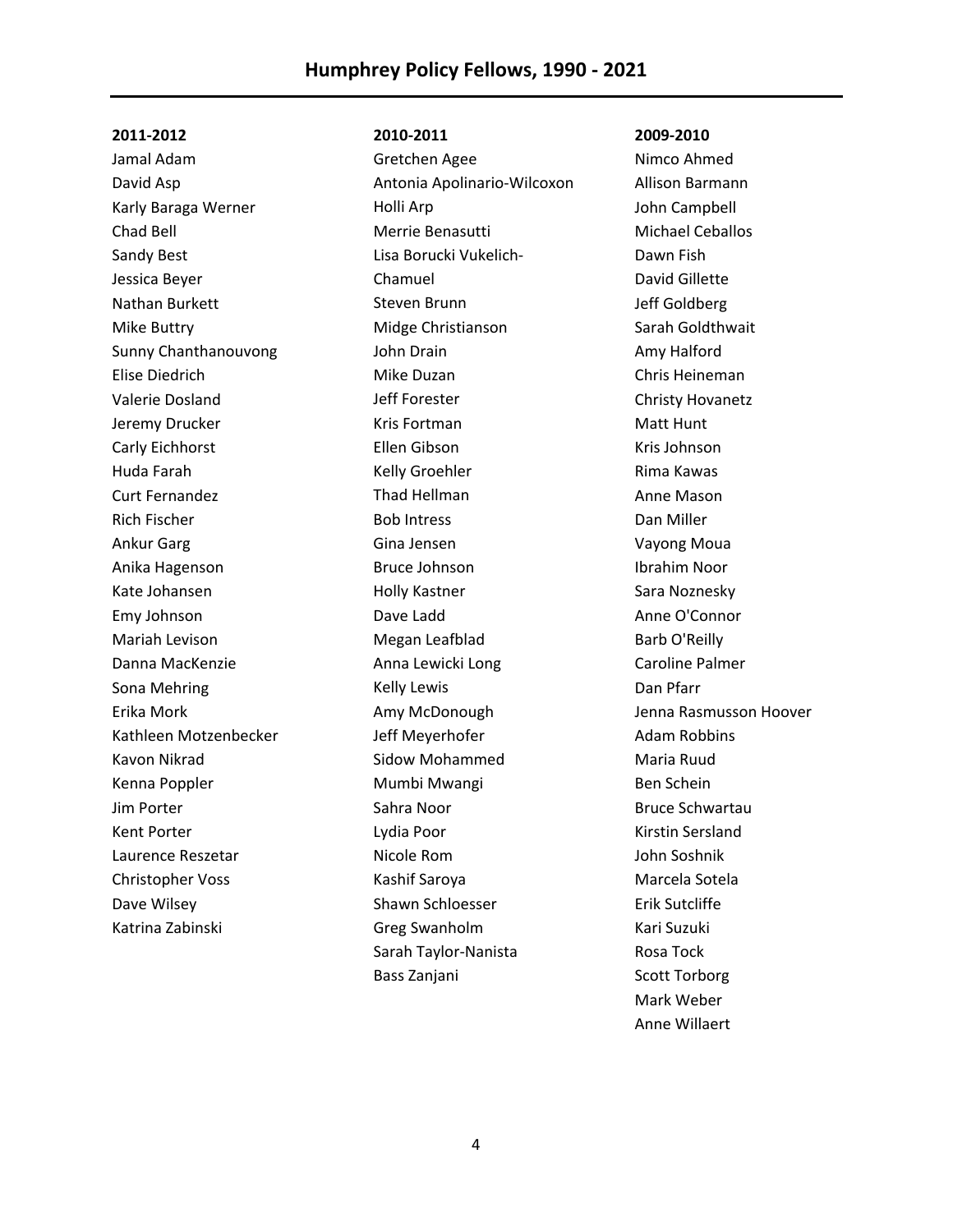# **Humphrey Policy Fellows, 1990 - 2021**

#### **2008-2009**

Shilpa Alva Zach Burnett Patricia Crumley Kali Cruz Dean Eyler Lisa Fobbe Stephen Francisco Amy Fredregill Jennifer Grudnowski Jake Hamlin Yussuf Hamud Tracey Hester Wayne Kazmierczak Drew Kleven Todd Kruse Jake Kulzer Shaun LaDue Lars Leafblad Brian Lucas Mobin Malik Sakawdin Mohamed Patrick Ness Gretchen Nicholls Emina Peljto Mona Peterson Rosow John Rock Dan Strittmater Patrick Troska Fedwa Wazwaz Kevin Worden Libby Wyrum

**2007-2008**

Abdi Ali Yende Anderson John Berns Erika Binger Maura Brown Michael Caputo Alex Carey Gail Cederberg Beth Cieslik Rob Clark Mandy Digre Mark Giga Tom Hagen JaPaul Harris Mohamed Hassan Jeff Heegaard Mary Ann Hennen Tim Huebsch Mike Jungbauer John Keller Jeremy Kovash Heidi Kramer Neng Lee Ted Ludwig Denise Mayotte Amy Mortenson Tiffany Mulvihill Kevin Olson Deb Parker Eric Peterson Jamie Proulx Kirk Pumphrey Natarajan Raman Brigid Riley Penny Schumacher Avni Shridharani Robert Strand Julisa Viveros Chuck Weber Marnie Wells

#### **2006-2007**

Eric Ahlness Yasin Alsaidi Scott Arneson Alex Beeby Jodi Boyne Charissa Bryant Jones Andy Calkins Nichelle DeCora Ben Golnik Abdullah Hared Frank Jossi Ann Kaner-Roth Melinda Maher Uri Neren Jessie Ostlund Sorensen Traci Parmenter Kirtley Ruth Parriott Karen Peterson Sondra Reis Tobias Spanier William Tenney John Thorson Diane Tran Rachel Tschida Wendy Underwood Brad von Bank Mark White Renee Worke Emily Zweber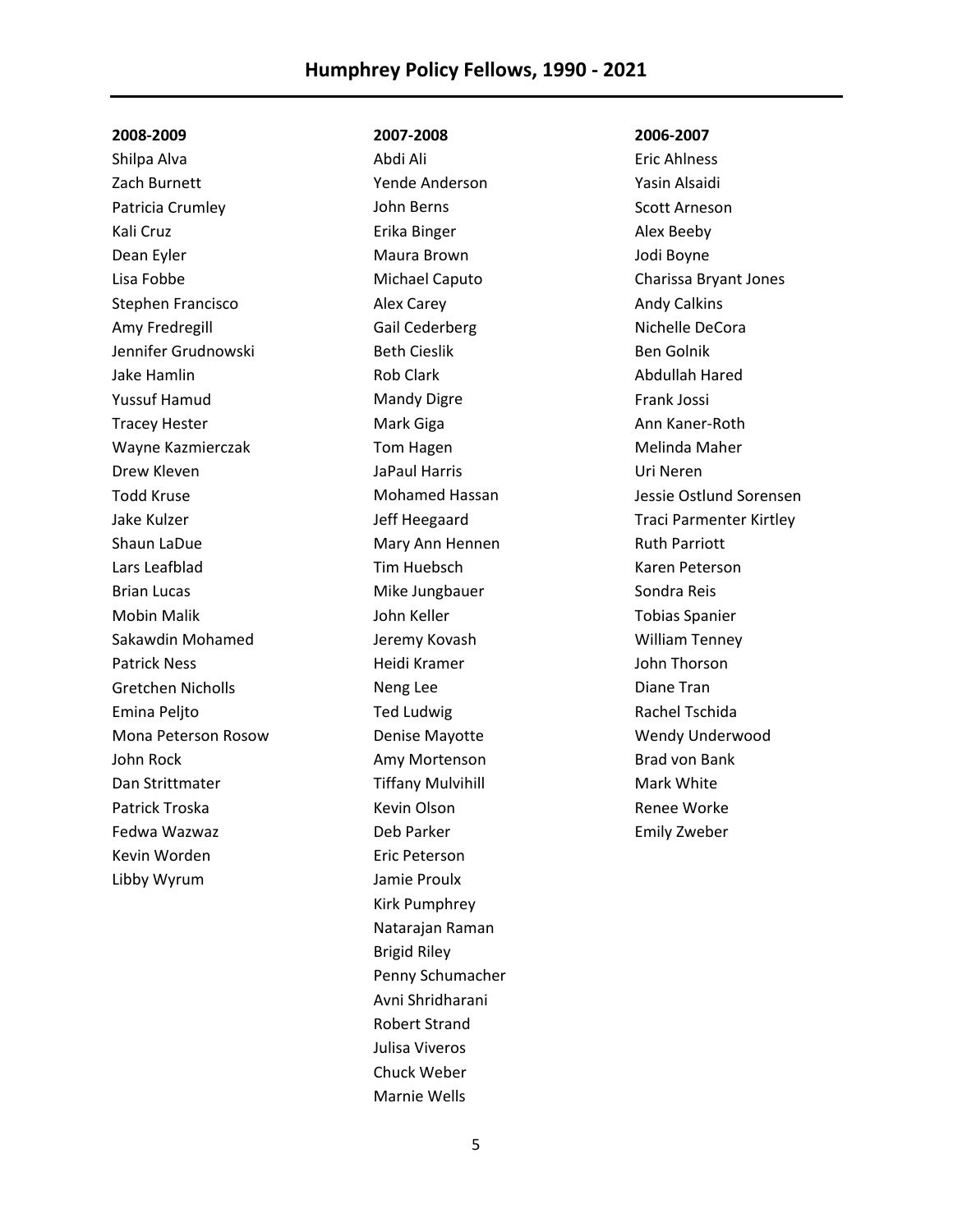Cassaundra Adler Kirk Anderson Stephanie Andrews Joshua Borenstein Susie Brown Joan Cleary Dave Colling Jon Commers C. Scott Cooper Jeff Davidman John Doan Lisa Edstrom Melissa Embser-Herbert Patrick Garofalo Julie Hamiel Zirnhelt Eric Hoplin Lisa Hughes Markus Lynn-Klimenko Carolyn Magill Hanson Erin Murphy George Ogbonna Isaac Peterson Jessica Peterson Jill Rowlison Jeff Rush Judd Schetnan Cherie Shoquist Julie Tesch Kristin Tout Janelle Waldock Tom Wegner Curtis Yoakum

## **2004-2005**

Mohamed Alabari Chas Anderson Kari Berman Will Brooks Jeannette Cleland Toni Coleman Lynnette Crandall Patrick Dempsey Rosemary Dolata Kevin Featherly Ann Gibson Brian Halloran Jeremy Hanson Willis Matt Hogan Kelly Anfinson Irvine Jerry Knutson Kelly Kunkel Anne Lockner Brian McClung Kathy Mock Jonathan Papik Rowzat Shipchandler Mark Siegel Toni Smith Libby Starling Glenn Switzer Anna Thill Dominick Washington Reede Webster Jay Weiner Jack Williams Asad Zaman

#### **2003-2004**

Dana Allen-Tully Paul Anderson Paul Brush Dale Carpenter Jeff Diebel Sarah Dirksen Colleen Dockendorf Dan Gilchrist Susan Gust Kim Hunter John Kirchner Daniel Lainsbury Bob Lefebvre Erik Lindseth Ronna Linroth Mike Maguire James McGreevy Marcos Michelli Elizabeth Mische Susan Moore Marty Muenzmaier Jeff Freeland Nelson Priti Patel Kerri Pearce Ruch Sue Ponsford Rachel Bardy Robertson Hussein Samatar Eric Schubert Robert Seng Katie Sieben Rachel Stassen-Berger Jenny van Tinteran Donna Watz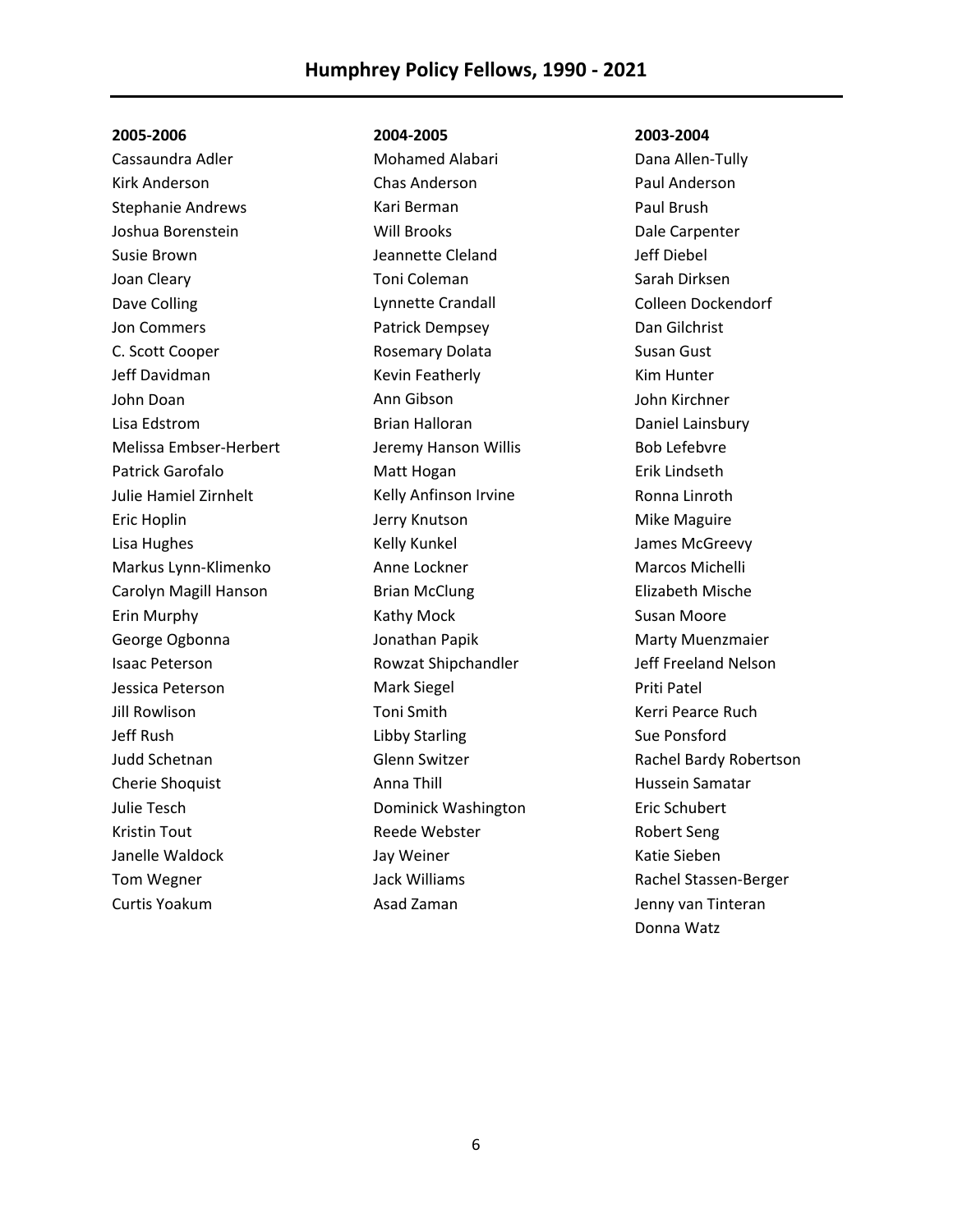Erik Aamoth Julie Allyn Cristine Almeida Paula Beck Rick Birmingham Peg Braaten Marilyn Bruin Betsey Buckheit Ward Einess Stephen Hall Holly Heyser Roberta Jones Lois Josefson Mohammed Lawal Peter Lindstrom Rich Lussky Christopher Madel Melissa Manderschied William McDonald Jeffrey McGuire Kim McNealy Beth Mercer-Taylor Hassan Mohamud Allison Myhre Don Ness Kevin Paap Paul Pierson Cindy Ripple Patrick Sexton Catherine ten Broeke Abdirashid Warsame Luke Weisberg Rachel Wobschall

## **2001-2002**

Perry Aasness Tal Anderson Mary Carlsen Dahlen Kathleen Carney Scott Chazdon Becky Christenson Scott Dibble Kristin Weeks Duncanson Ron Falcon Therese Gales Lilly Goren Brent Gustafson Glenice Johnson J. Scott Johnson Valorie Jones Patty Lammers Sharon Lim John Manning Olin Moore Amy Phenix Erik Rudeen Sara Runchey Catherine Sampson Amy Susman-Stillman Missy Staples Thompson Charles Traxler Tom Vitt Adam Wahlberg Jamie Wellik John Welsch Alison Wilson Kao Yang

#### **2000-2001**

Leanne Baylor Nick Chase Jayne Hager Dee Jody Sailor Fischenich Daniel Frisbie Sonia Greer Jenn Hathaway Bruce Hubbard Marie-Flore Johnson Ryan Kanne Barret Lane Katherine Lewis Clergy Denis McMahon Jay Miskowiec Anne Mollerus Hulya Mustafa Mary Divine Myers Gregory Patterson Chuck Phillips Paula Rauschendorfer Martha Roberts Rick Roque Mary Rosenthal Jennifer Schaefer Kristina Seppala Steve Simon Thomas Streitz Brian Strub Kent Thiesse Jennifer Thompson Steven Titus Joseph Underhill Leanne Wirkkula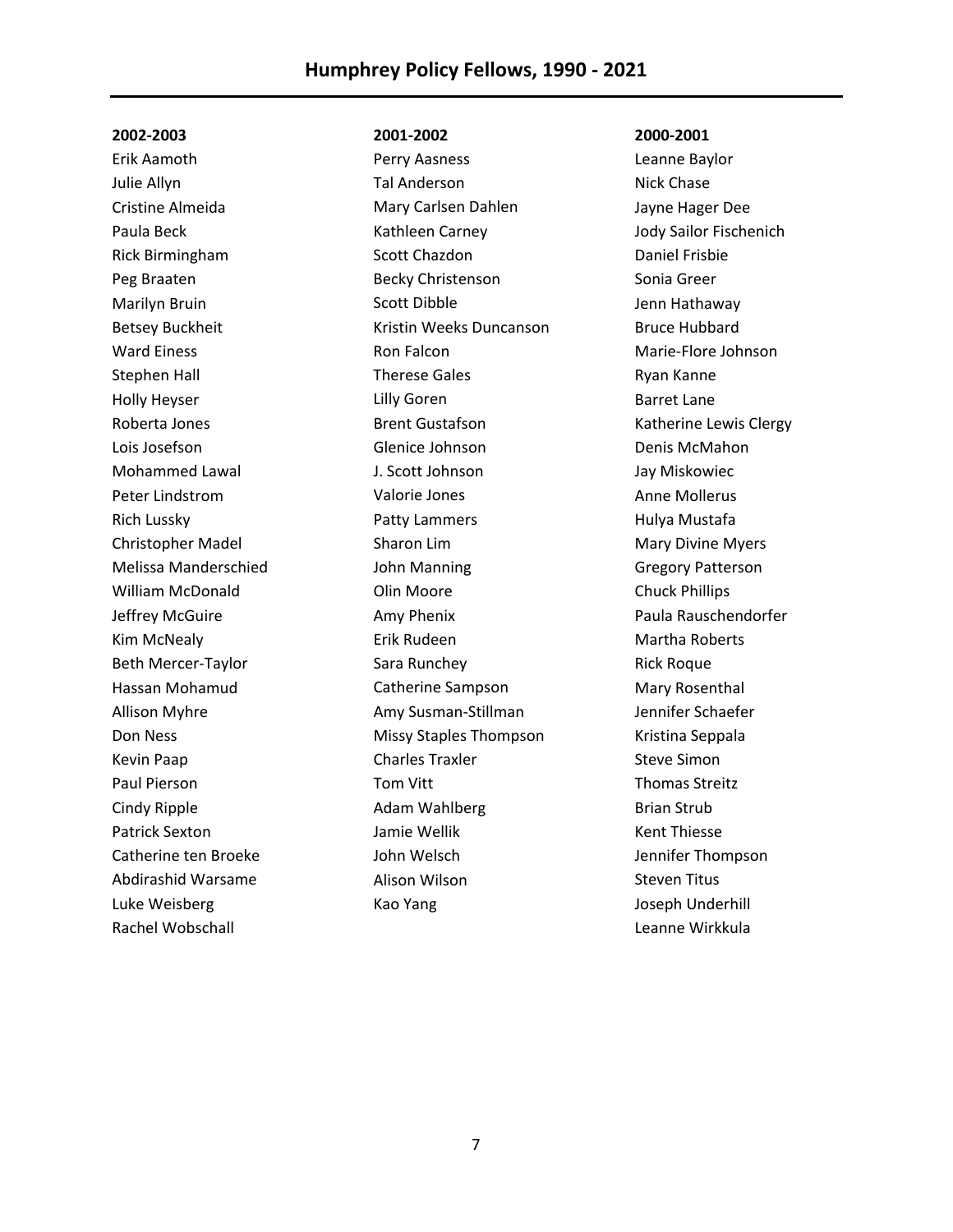Minnie Alexander Carol Anderson Matt Anderson Sara Barrow Pat Burson Michael Connelly Prodromos Daoutidis Sue Davidson Laurie Eibensteiner Kathleen Fahnhorst Ken Haberman Julie Idelkope Kate Kelsch Colleen Landkamer Melanie Majors Corey Miltimore Erich Mische John Molinaro Raymond Morris D.B. "Zoon" Nguyen Ruth Stanoch Orrick Mike Peil Myla Pope Matthew Porett Chris Shaheen Norah Shapiro Bob Stevens Jack Thompson Kathy Tingelstad Cynthia Pansing Wasserman Julie Wright Cami Zimmer

## **1998-1999**

Michelle Basham Martha Brand Kim Carlson Colleen Curran Peter Dick Reggie Edwards Dawn Erlandson Linda Fibich Moira Gaidzanwa Dennis Gerhardstein Duchess Harris Jennifer Leimaile Ho Mark Jorgensen Audrey Krebs Seth Leventhal Deborah Locke Sam Magavern Ralph Malz Troy Matson Alon McCormick Kathy McGill Lee McGrath Stephanie Brand Passingham Kristin Robbins Lois Schmidt John Seymour Anne Curme Shaw Jim Southwick David Strom Mike Zumwinkle

#### **1997-1998**

Sonia Alvarez Jocelyn Ancheta Cindy Bigger Morgan Brown Carol Engebretson Byrne Bobbi Cordano Rodney Cunningham Dianne Daley Laursen David Erickson David Hage Rachel Hanson Steve Hunegs Tomasz Inglot Seung-Ho Joo Rosemarie Kelly Patrick Lunemann Svjetlana Madzar Debora Matthews Nancy Nelson David Pui Heather Rand Jeanne Tramel Rasmussen Michelle Swanson Kristina Thalhammer Susan Turbes Jona (Turner) Van Deun Jeff Van Wie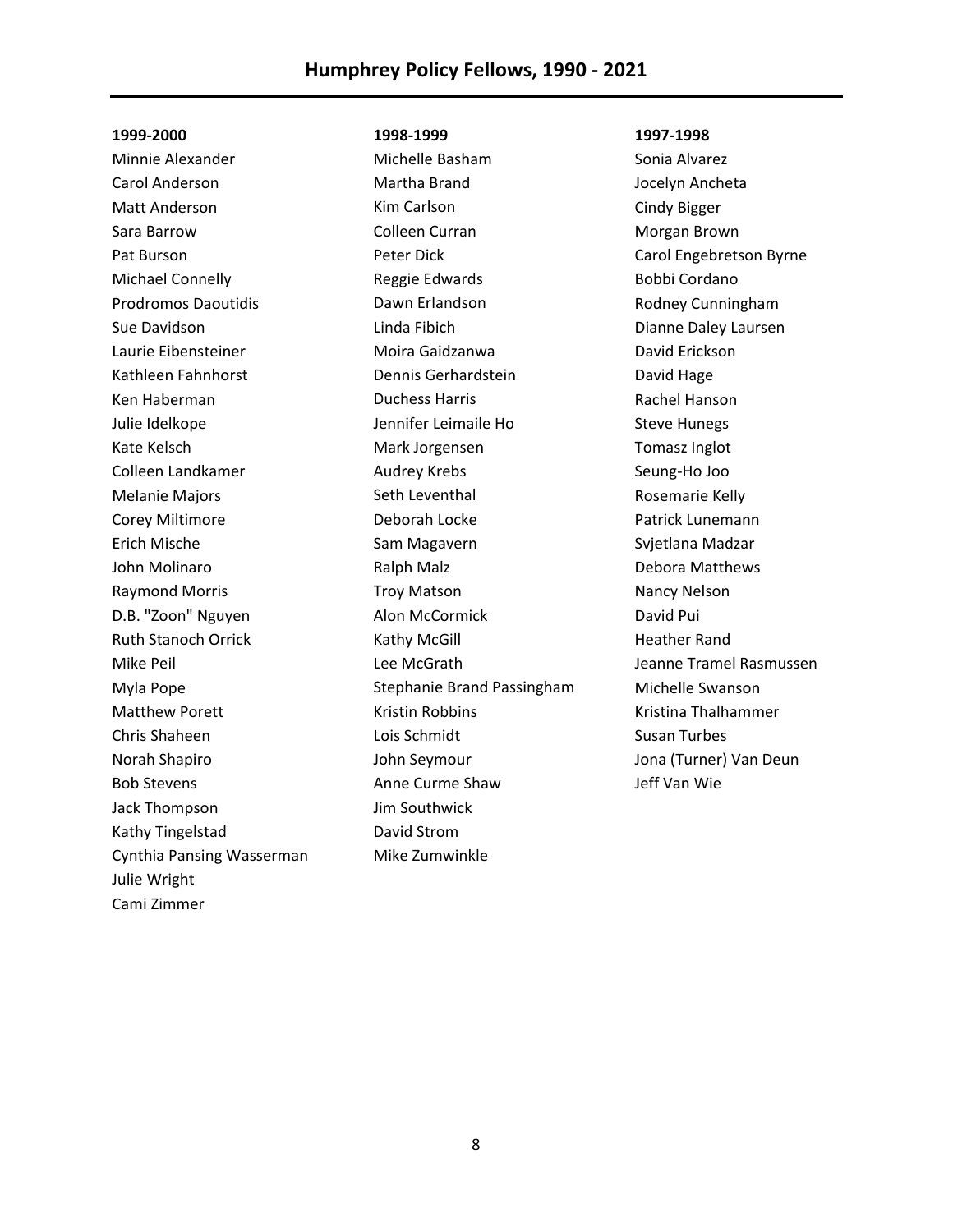Cynthia Bemis Abrams Karen Louise Boothe Julie Bunn Angela Carter Christopher Cramer Jeffrey Derby Diane Espaldon David Etzwiler Gregory Gray John Heino Kent Kaiser Ian Keith Tom Kelly Chris Kimball Steven Krikava Robert McClain Donna McDuffie Monte Ollenburger Robert Packer Kate Parry Julia Paulsen Kristie Probst Kathy Quandt David Renner Andrea Schmidt Scamehorn Beth Schoeppler Laura Sether Darren Short Sara Taylor

#### **1995-1996**

Jody Mary Anderson Jon Bacal John Breon Therese Cain Jim Chen Jean-Robert Cole Elmo Dowd Suzanne Fuller-Terrill John Gaddo Chris Gilbert Cathleen Crever Gjermo Robin Hickman Frank Hornstein Carol Horton Hans Jacobse Steven Joul Sheila Leatherman Annie Mi-Kyong Lee Kent Lehnen Jay Lindgren Margaret Madden Nancy Aronson Norr Lucia Orcutt Jeffrey Thomas Roberts Holly Sampson Joseph Sullivan Lawrence Wichlinski Jennifer Lynn Wood Joan Marie Wood

#### **1994-1995**

Ronald Burrell John Choi Thomas Conlon Martha Holton Dimick Audrey Fuller Nate Garvis Janey Gohl Trixie Ann Golberg Liz Hannon Grant Herfindahl Doris Jean Ann Heroff Carol Lee Higham Greg Hohlen Jean Hopfensperger Bruce King Thad Lightfoot Timothy Lodge Darrell McKigney William Oemichen Winton Pitcoff Matabole (Rocky) Ralebipi James Read Paul Regan Julie Remington Robyne Robinson Michael Rossell Paul Sperduto Steven Thomas Tom Trotter Edward Wahl Kate Wittenstein